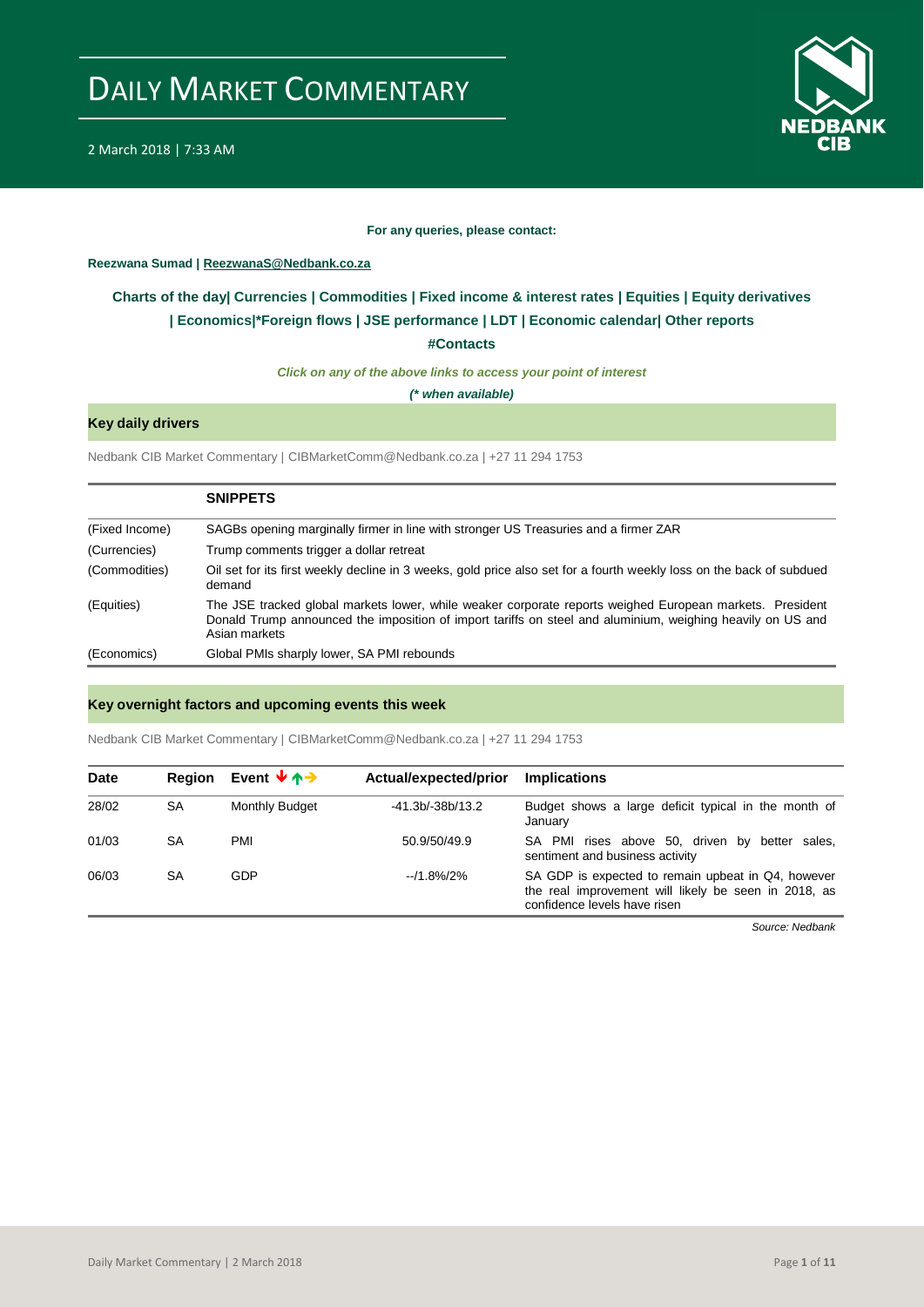

# <span id="page-1-0"></span>**Fixed income and interest rates [back to top](#page-0-0) back to top**

Bond flow sales |+2711 535 4021 | Corporate Money Markets | +2711 535 4007 | Business Bank Money Markets | +2711 535 4006

|                                 |            | Δ              | Δ                | Δ          | Δ        | <b>Month</b> |
|---------------------------------|------------|----------------|------------------|------------|----------|--------------|
| <b>Bonds</b>                    | Last price | 1 <sub>d</sub> | <b>MTD</b>       | <b>YTD</b> | 1YR      | trend        |
|                                 | $\%$       | bps            | bps              | bps        | bps      |              |
| R204-0.8 yrs                    | 6.51       | $-0.25$        | $-5.65$          | $-55.55$   | $-99.45$ | ⊕            |
| R208-3.1 yrs                    | 7.03       | 0.05           | $-0.75$          | $-52.55$   | $-88.25$ | ⊕            |
| R186-8.8 yrs                    | 8.12       | $-0.15$        | $-0.45$          | $-46.95$   | $-62.95$ | ⊕            |
| R2048-30 yrs                    | 9.11       | $-0.00$        | 4.20             | $-60.90$   | $-46.50$ | ⇑            |
| <b>US 10 yr</b>                 | 2.81       | 0.18           | $-5.18$          | 40.42      | 33.18    | ⊕            |
| <b>UK 10 yr</b>                 | 1.47       | $-3.40$        | $-3.40$          | 27.70      | 27.30    | ⊕            |
| German 10 yr                    | 0.64       | $-1.20$        | $-1.20$          | 21.70      | 36.20    | ⊕            |
| Japan 10 yr                     | 0.05       | 0.40           | $-0.60$          | $-0.10$    | $-2.20$  | ⊕            |
|                                 |            | Δ              | Δ                | Δ          | Δ        | <b>Month</b> |
| <b>Money Market</b>             | Last price | 1 <sub>d</sub> | <b>MTD</b>       | <b>YTD</b> | 1YR      | trend        |
|                                 | $\%$       | bps            | bps              | bps        | bps      |              |
| SA repo rate                    | 6.75       | 0.00           | 0.00             | 0.00       | $-25.00$ | ⇛            |
| SA prime rate                   | 10.25      | 0.00           | 0.00             | 0.00       | $-25.00$ | ⇛            |
| SA CPI (MTD = previous month)   | 4.40       |                | $-30.00$         |            |          | ⊕            |
| SA 3m JIBAR                     | 7.13       | 0.00           | 0.00             | $-3.30$    | $-20.00$ | ⇛            |
| SA 3m NCD                       | 7.13       | $-2.50$        | $-1.25$          | $-2.50$    | $-25.00$ | ⊕            |
| SA 6m NCD                       | 7.55       | $-2.50$        | $-2.50$          | $-5.00$    | $-37.50$ | ⇩            |
| SA 12m NCD                      | 7.93       | 0.00           | 0.00             | 2.50       | $-42.50$ | ⇛            |
| US 3m LIBOR                     | 2.02       | 0.74           | 0.74             | 33.03      | 93.18    | ⇑            |
| UK 3m LIBOR                     | 0.58       | $-0.22$        | $-0.22$          | 5.84       | 22.92    | ⊕            |
| Japan 3m LIBOR                  | $-0.06$    | 0.17           | 0.17             | $-3.43$    | $-4.31$  | ⇑            |
| Source: Bloomberg & Nedbank CIB | Time       |                | 2018/03/02 07:26 |            |          |              |

|                                  |               | Δ              | Δ                | Δ          | Δ        | <b>Month</b> |
|----------------------------------|---------------|----------------|------------------|------------|----------|--------------|
| <b>FRAs and Swaps</b>            | Last price    | 1 <sub>d</sub> | <b>MTD</b>       | <b>YTD</b> | 1YR      | trend        |
|                                  | %             | bps            | bps              | bps        | bps      |              |
| 3X6 FRA                          | 6.88          | 0.00           | $-5.00$          | $-1.00$    | $-45.00$ | ⊕            |
| 6X9 FRA                          | 6.86          | 0.00           | 4.00             | 3.00       | 4.00     | 合            |
| 9X12 FRA                         | 6.73          | $-0.50$        | $-7.50$          | $-6.50$    | $-58.50$ | ⊕            |
| 18X21 FRA                        | 6.82          | $-0.50$        | $-8.50$          | $-16.50$   | $-54.50$ | ⊕            |
| SA 2yr Swap                      | 6.85          | 0.85           | $-5.60$          | $-8.18$    | $-48.50$ | ⊕            |
| SA 3yr Swap                      | 6.95          | $-1.15$        | $-4.20$          | $-10.00$   | $-46.50$ | ⊕            |
| SA 5yr Swap                      | 7.20          | $-2.00$        | $-2.50$          | $-13.50$   | $-47.50$ | ⊕            |
| SA 10yr Swap                     | 7.68          | $-2.50$        | $-4.00$          | $-25.00$   | $-47.00$ | ⊕            |
| SA 15yr Swap                     | 7.92          | $-3.00$        | $-4.50$          | $-24.00$   | $-38.50$ | ⊕            |
|                                  |               | Δ              | Δ                | Δ          | Δ        | <b>Month</b> |
| <b>Spreads</b>                   | Last price    | 1d             | <b>MTD</b>       | <b>YTD</b> | 1YR      | trend        |
|                                  | $\frac{9}{6}$ | bps            | bps              | bps        | bps      |              |
| 2v10v                            | $-0.83$       | 3.35           | $-1.60$          | 16.82      | $-1.50$  | ⊕            |
| 3v10y                            | $-0.73$       | 1.35           | $-0.20$          | 15.00      | 0.50     | ⊕            |
| R186-R204                        | 1.61          | 0.10           | 5.20             | 8.60       | 36.50    | ⇑            |
| R2048-R186                       | 0.99          | 0.15           | 4.65             | $-13.95$   | 16.45    | 合            |
| 5y-R186                          | $-0.92$       | $-1.85$        | $-2.05$          | 33.45      | 15.45    | ⊕            |
| 10y-R186                         | $-0.44$       | $-2.35$        | $-3.55$          | 21.95      | 15.95    | ⊕            |
| 15y-R186                         | $-0.20$       | $-2.85$        | $-4.05$          | 22.95      | 24.45    | ⊕            |
| SA 5yr CDS spread - basis points | 147.17        | $-0.09$        | 1.96             | $-9.78$    | $-43.85$ | ⇑            |
| Source: Bloomberg & Nedbank CIB  | Time          |                | 2018/03/02 07:26 |            |          |              |

#### **US 10 year yield**

#### **SA 10 year yield**



*Source: Bloomberg, Nedbank*

*Source: Bloomberg, Nedbank*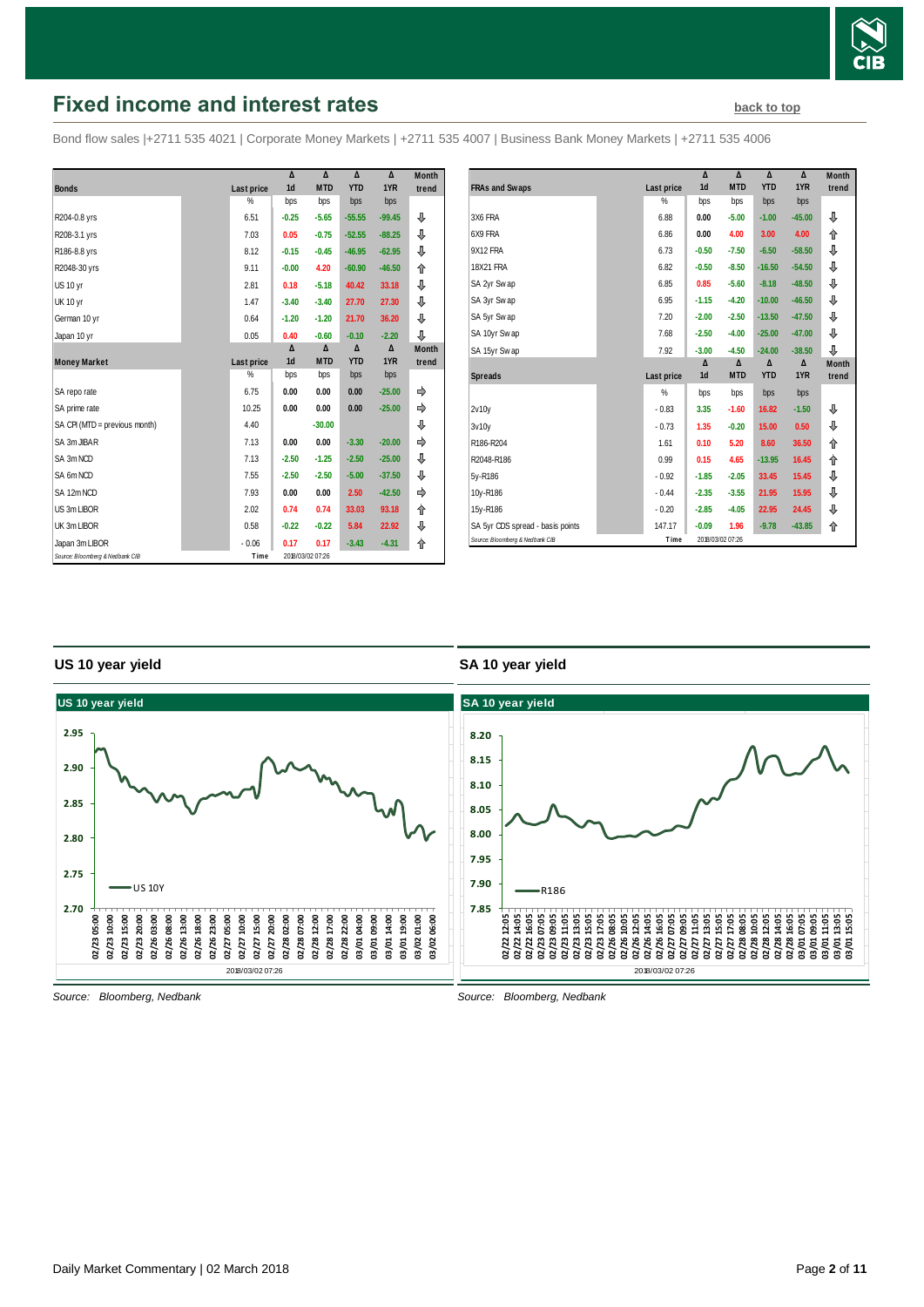

## <span id="page-2-0"></span>**Currencies [back to top](#page-0-0)**

Business Banking FX | +27 11 535 4003 | Corporate FX | +2711 535 4002 | Institutional FX | +2711 535 4005

- On Thursday the local session opened with the rand trading in the low 11.80's, once again demand for dollars saw it trade steadily weaker, the move to the top side capped at 11.9450, and we closed the day trading at 11.9000.Post the time of our close the rand recovered marginally as the dollar came under some minor pressure, it currently trades at 11.8700, EURZAR is trading at 14.5700 and GBPZAR at 16.3650.
- International markets saw the dollar again resilient for most of the session, however comments from Trump regarding tariffs saw the dollar slip and after trading well below the 1.2200 level for most of the day, the euro recovered to currently trade at 1.2280.Yesterday gold again came under pressure for much of the session trading steadily weaker to close around 1306.00, however the aforementioned comments have seen it recover to currently trade at 1317.00.
- Data releases scheduled for today, no local releases, from Europe we have German retail sales and Eurozone PPI, from the U.S Michigan survey data.
- The rand weakness which was prevalent yesterday , has somewhat dissipated as a result of the aforementioned comments from the U.S , fears that this could spark a global trade war, comments from the SARB governor were interpreted as less hawkish than was expected. Possible trading range in the rand today 11.7500 to 12.0000.



*\*Please note that the sign on the % change reflects the change on the headline number. The narrative indicates the trend direction over the month. For trade in any of these currencies, contact our FX dealing desks*



#### **USDZAR**

#### **EUR/USD**



*Source: Bloomberg, Nedbank*

*Source: Bloomberg, Nedbank*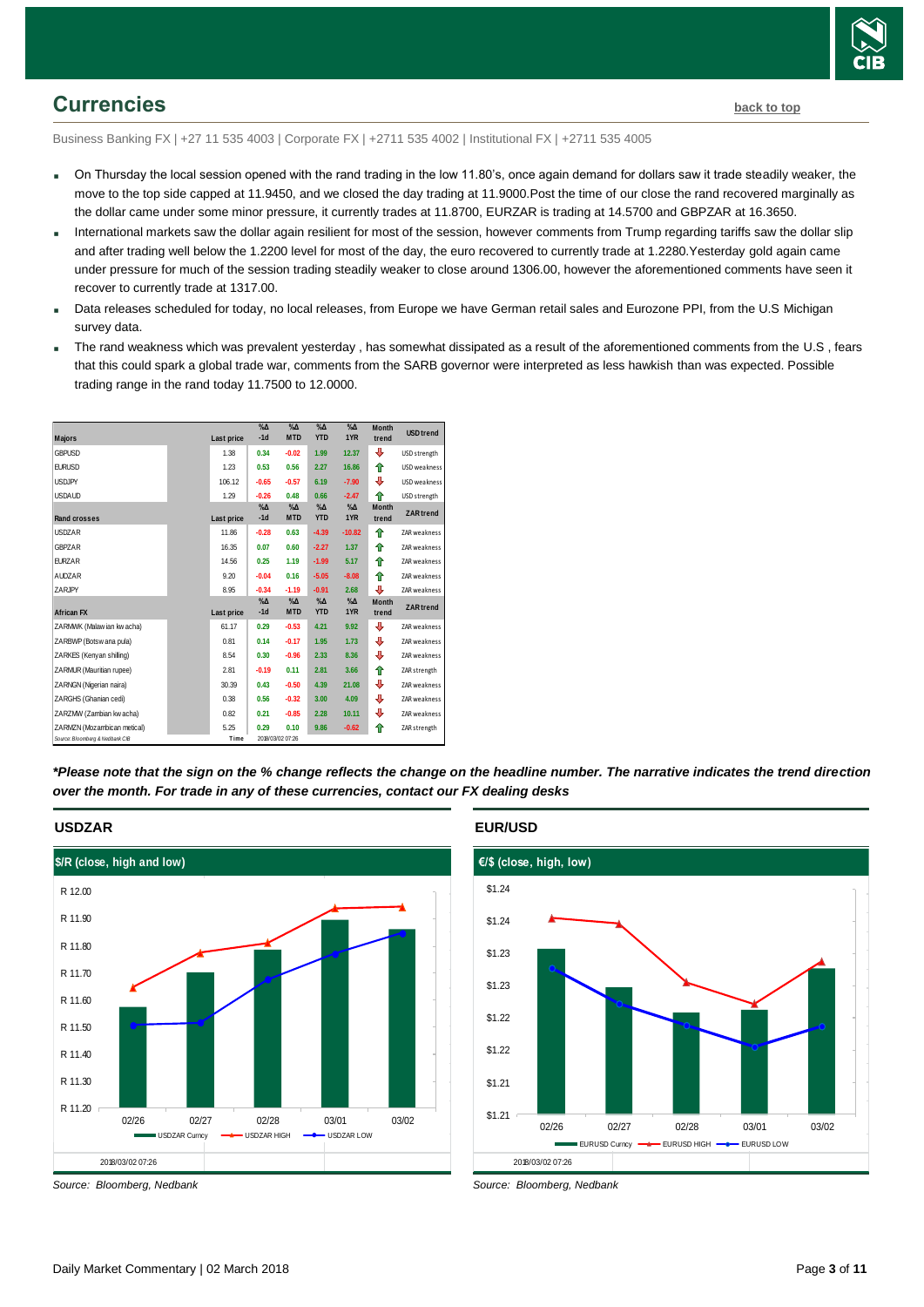<span id="page-3-0"></span>Nedbank CIB Market Commentary | CIBMarketComm@Nedbank.co.za | +27 11 294 1753| +27 11 535 4038

- Oil is set for the first weekly decline in three weeks on fears over a shale boom and following a selloff in risk assets on concerns Trump's tariffs will spark a global trade war. Futures little changed and on course for a 4% drop this week.
- Gold set for fourth weekly loss in five. Bullion for immediate delivery little changed at \$1,316.71/oz; -0.9% this week.
- Silver -0.2% to \$16.44/oz.
- Platinum flat at \$967.05/oz.
- Palladium +0.4% to \$994.77/oz, after -5% on Thurs., biggest slump since Jan. 2017.
- Base metals mixed, with aluminum and nickel, a key ingredient for the Chinese stainless steel industry, falling after U.S. says it'll slap import tariffs on steel and aluminum. China industry groups warn tariffs are counterproductive and may prompt retaliation.
- LME aluminum -0.4% to \$2,139/ton, paring Thurs. Gains.
- LME nickel -0.8%.
- Source: Bloomberg

| <b>Commodities</b>              | Last price | $\%$ $\Delta$<br>$-1d$ | $\%$ $\Delta$<br><b>MTD</b> | $\%$ $\Delta$<br><b>YTD</b> | $\%$ $\Delta$<br>1YR | <b>Month</b><br>trend |
|---------------------------------|------------|------------------------|-----------------------------|-----------------------------|----------------------|-----------------------|
| Brent near future (\$)          | 63.90      | 0.11                   | $-2.86$                     | $-4.44$                     | 16.01                | ⇩                     |
| WTI crude (\$)                  | 60.95      | $-0.07$                | $-1.12$                     | 0.88                        | 15.85                | ⇩                     |
| Gold spot (\$)                  | 1 316.70   | 0.53                   | $-0.20$                     | 1.07                        | 6.71                 | ⇩                     |
| Platinum spot (\$)              | 964.05     | 0.85                   | $-2.18$                     | 3.86                        | $-2.45$              | ⇩                     |
| SA w hite maize spot (R)        | 1872.00    | 3.83                   | 3.83                        | $-1.47$                     | $-26.18$             | ⇑                     |
| Source: Bloomberg & Nedbank CIB | Time       |                        | 2018/03/02 07:26            |                             |                      |                       |

**SA white maize**



*Source: Bloomberg, Nedbank*

#### **Brent Crude vs West Texas Intermediate**



*Source: Bloomberg, Nedbank*

**Platinum vs Gold**



*Source: Bloomberg, Nedbank*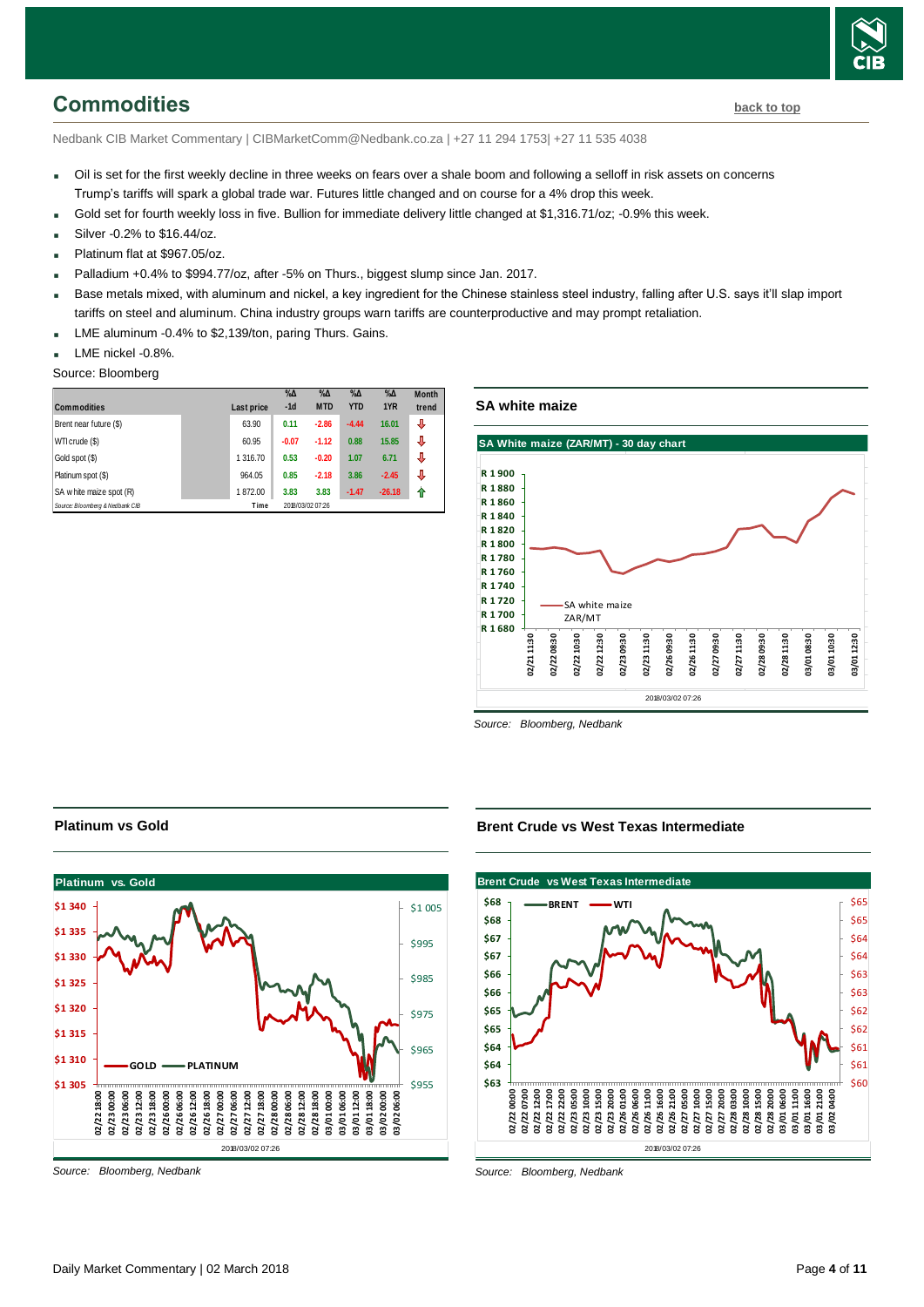## <span id="page-4-0"></span>**Equities [back to top](#page-0-0)**

Cash equities | +2711 535 4030/31

#### **South Africa**

 The JSE tracked global markets lower, with the Top 40 ending the day down 0.72% closing at 51011.00. Steinhoff tumbled 12.07% after their Preference shares were suspended by the JSE after the company failed to submit their annual report by close of business on 28 February 2018. Barclays Africa added 0.84%, while Impala Platinum ended the day marginally lower, down 0.27% after reporting results. Ascendis Health rallied 15.53% after their interim results pleased the market. Lower commodity prices weighed in the mining space and a weaker currency did little to lend support. The value traded at the close was R22.2 billion and the ZAR was trading at 11.91 vs the dollar.

#### **UK/Europe**

 Advertising giant, WPP tumbled 8.2 % after reporting its worst results since the financial crisis, and with British factory activity falling to its weakest level in eight months, dragged the FTSE lower. In France, retailer Carrefour fell 6% after they cut their dividend and gave a cautious 2018 outlook. On the upside, Anheuser-Busch InBev gained 2.2 %, after their fourth quarter results beat estimates. The DAX lost 1.97%, the CSC40 fell 1.09% and the FTSE100 declined 0.78%.

#### **USA**

 US markets experienced another weak session on Thursday, falling for the third straight day after President Donald Trump said the US would impose import tariffs on steel and aluminium, raising concerns about a potential trade war. Automakers and other large steel consumers came under pressure, with the likes of General Motors and Ford Motor Co losing 4% and 3% respectively, while US Steel rallied 5.7%. The Dow lost 1.68%, the S&P500 fell 1.33% and the Nasdaq dropped 1.27%.

#### **Asia**

 Asian markets are following the US lower this morning. In japan, as in the US, steel and automakers fell sharply, with the iron & steel index losing more than 3%. Hong Kong stocks followed their counterparts lower, with steel companies amongst the worst performers on the day. Traders were cautious ahead of next week's National People's Congress, during which the Chinese government is expected to announce further tightening of financial and regulatory policies for 2018, along with its key economic targets. Tencent was down 2% at the time of writing. Trumps import tariff news weighed on the ASX, with BHP Billiton leading the losses, trading down 1.59% and Rio Tinto was down 1.43%. The weaker sentiment dragged the rest of the market lower, with financials losing 0.5%. Gold stocks outperformed, lifted by a slightly higher gold price.

|                                 |               | $\%$ $\Delta$ | $\%$ $\Delta$    | $\%$ $\Delta$ | $\%$ $\Delta$ | <b>Month</b> |                           |
|---------------------------------|---------------|---------------|------------------|---------------|---------------|--------------|---------------------------|
| <b>Developed Markets</b>        | Last price    | $-1d$         | 2017             | <b>YTD</b>    | 1YR           | trend        | <b>MTD</b><br>$\% \Delta$ |
| Dow Jones                       | 24 608.98     | $-1.68$       | 24.33            | $-0.45$       | 17.17         | ⇓            | $-1.68$                   |
| Nasdag                          | 7 180.56      | $-1.27$       | 27.16            | 4.02          | 22.51         | ↓            | $-1.27$                   |
| S&P 500                         | 2677.67       | $-1.33$       | 18.42            | 0.15          | 12.42         | ↓            | $-1.33$                   |
| DJ Eurostoxx 50                 | 3 3 9 9.16    | $-1.16$       | 5.70             | $-2.99$       | 0.43          | ↓            | $-1.16$                   |
| <b>DAX</b>                      | 12 190.94     | $-1.97$       | 11.51            | $-5.63$       | 1.09          | ⇓            | $-1.97$                   |
| CAC                             | 5 262.56      | $-1.09$       | 8.43             | $-0.94$       | 6.02          | ⇓            | $-1.09$                   |
| <b>FTSE</b>                     | 7 175.64      | $-0.78$       | 7.10             | $-6.66$       | $-2.80$       | ⇓            | $-0.78$                   |
| ASX200                          | 5928.90       | $-0.74$       | 6.42             | $-2.25$       | 2.64          | ⇓            | $-1.45$                   |
| Nikkei 225                      | 21 21 3.32    | $-2.35$       | 16.18            | $-6.82$       | 8.43          | ⇓            | $-3.87$                   |
| <b>MSCI World</b>               | 2 089.98      | $-1.32$       | 19.65            | $-0.64$       | 13.04         | ↓            | $-1.32$                   |
|                                 |               | $\% \Delta$   | $\% \Delta$      | $\%$ $\Delta$ | $\%$ $\Delta$ | <b>Month</b> |                           |
| <b>Emerging Markets</b>         | Last price    | $-1d$         | 2017             | <b>YTD</b>    | 1YR           | trend        | $\% \Delta$<br><b>MTD</b> |
| Hang Seng                       | 30 589.49     | $-1.46$       | 35.19            | 2.24          | 28.92         | ⇑            | $-0.83$                   |
| Shanghai                        | 3 259.93      | $-0.42$       | 5.46             | $-1.43$       | 0.93          | ↟            | 0.02                      |
| Brazil Bovespa                  | 85 377.79     | 0.03          | 28.22            | 11.75         | 29.65         | ↟            | 0.03                      |
| India - NSE                     | 34 046.94     | $-0.40$       | 27.91            | $-0.03$       | 18.06         | ↟            | $-0.40$                   |
| <b>Russia Micex</b>             | 2 2 9 7 . 9 0 | 0.05          | $-7.69$          | 8.92          | 12.15         | ↓            | 0.05                      |
| <b>MSCI</b> Emerging            | 1 192.25      | $-0.25$       | 34.35            | 2.92          | 27.33         | ♦            | $-0.25$                   |
|                                 |               | $\% \Delta$   | $\%$ $\Delta$    | $\% \Delta$   | $\%$ $\Delta$ | <b>Month</b> |                           |
| <b>SA Indices</b>               | Last price    | $-1d$         | 2017             | 1YR           | 1YR           | trend        | <b>MTD</b><br>$\% \Delta$ |
| JSE All Share                   | 57 923.16     | $-0.69$       | 17.47            | $-2.66$       | 11.62         | ⇑            | $-0.69$                   |
| Top 40                          | 51 011.02     | $-0.72$       | 19.66            | $-2.90$       | 13.77         | ↟            | $-0.72$                   |
| Resi 10                         | 34 775.02     | $-2.73$       | 13.03            | $-4.18$       | 7.35          | ↟            | $-2.73$                   |
| Indi 25                         | 76 101.62     | $-0.38$       | 23.03            | $-3.77$       | 14.70         | ⇑            | $-0.38$                   |
| Fini 15                         | 18 398.23     | 0.25          | 18.54            | 2.94          | 20.32         | ⇑            | 0.25                      |
| Source: Bloomberg & Nedbank CIB | Time          |               | 2018/03/02 07:26 |               |               |              |                           |





<span id="page-4-1"></span>*Source: Bloomberg, Nedbank*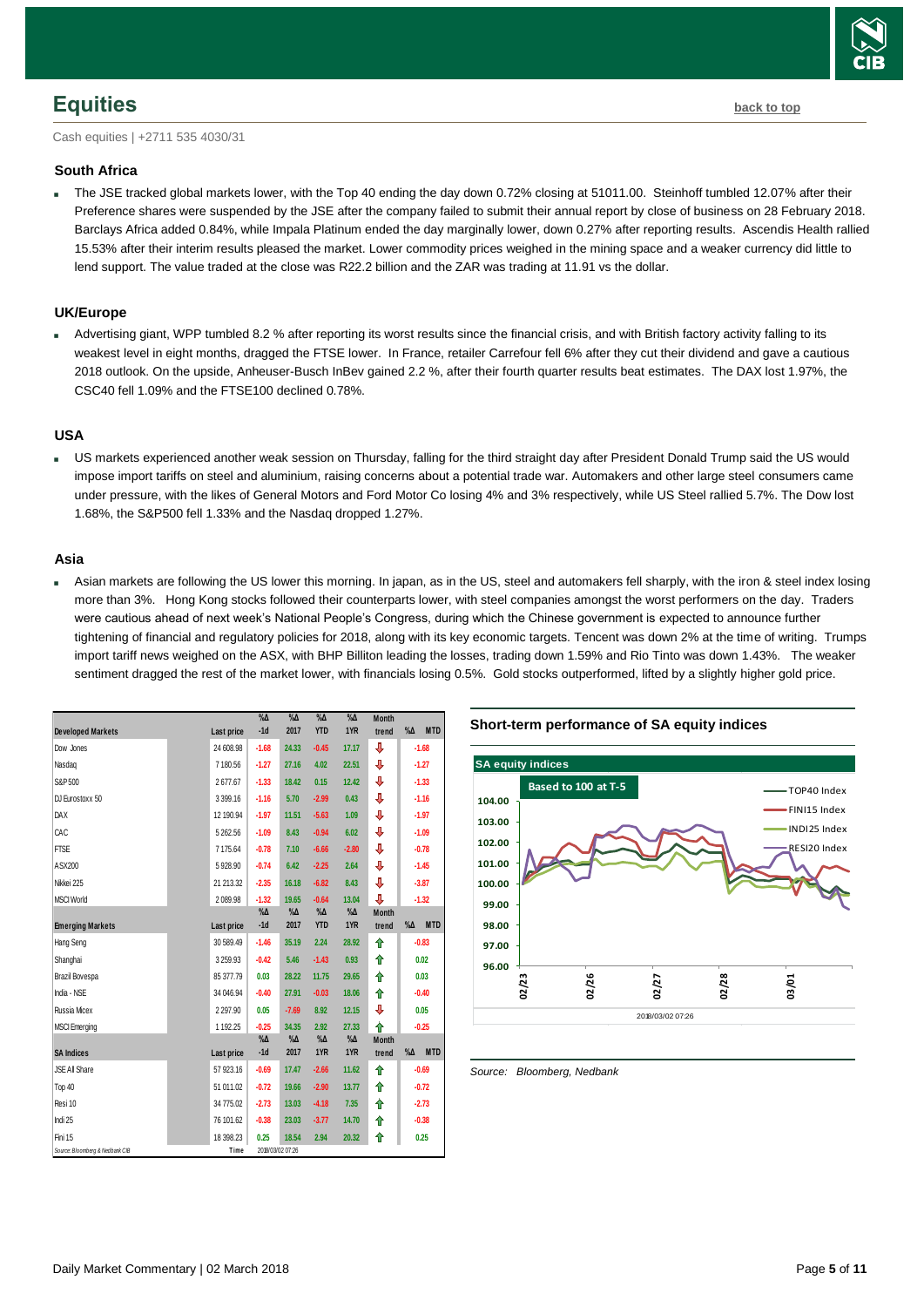# <span id="page-5-0"></span>**Last day to trade back to the contract of the contract of the contract of the contract of the contract of the contract of the contract of the contract of the contract of the contract of the contract of the contract of t**



Susan Correia [| Scorreia@Nedbankcapital.co.za](mailto:Scorreia@Nedbankcapital.co.za) | +27 11 295 8227

| Share code   | Share name               | Dividend / interest rate  |
|--------------|--------------------------|---------------------------|
| 6 March 2018 |                          |                           |
| AMS          | Anglo American Plat Ltd  | dividend @ 349cps         |
| <b>CLH</b>   | City Lodge Holdings Ltd  | dividend @ 253cps         |
| <b>DSBP</b>  | Discovery Ltd B Pref     | dividend @ 518.150680cps  |
| EMI          | Emira Property Fund Ltd  | dividend @ 70.65cps       |
| <b>FFA</b>   | Fortress REIT Ltd A      | dividend $@71.20$ cps     |
| FFB          | Fortress REIT Ltd B      | dividend @ 90.07cps       |
| <b>GFI</b>   | Gold Fields Ltd          | dividend @ 50cps          |
| <b>GPA</b>   | Gemgrow Properties Ltd A | dividend $@$ 26.087910cps |
| <b>GPB</b>   | Gemgrow Properties Ltd B | dividend @ 19.18cps       |
| KIO          | Kumba Iron Ore Ltd       | dividend @ 1500cps        |
| <b>NIV</b>   | Niveus Investments Ltd   | dividend @ 120cps         |
| <b>TDHBP</b> | Tradehold Ltd B Pref     | dividend @ 1940.75310cps  |

*Source: JSE*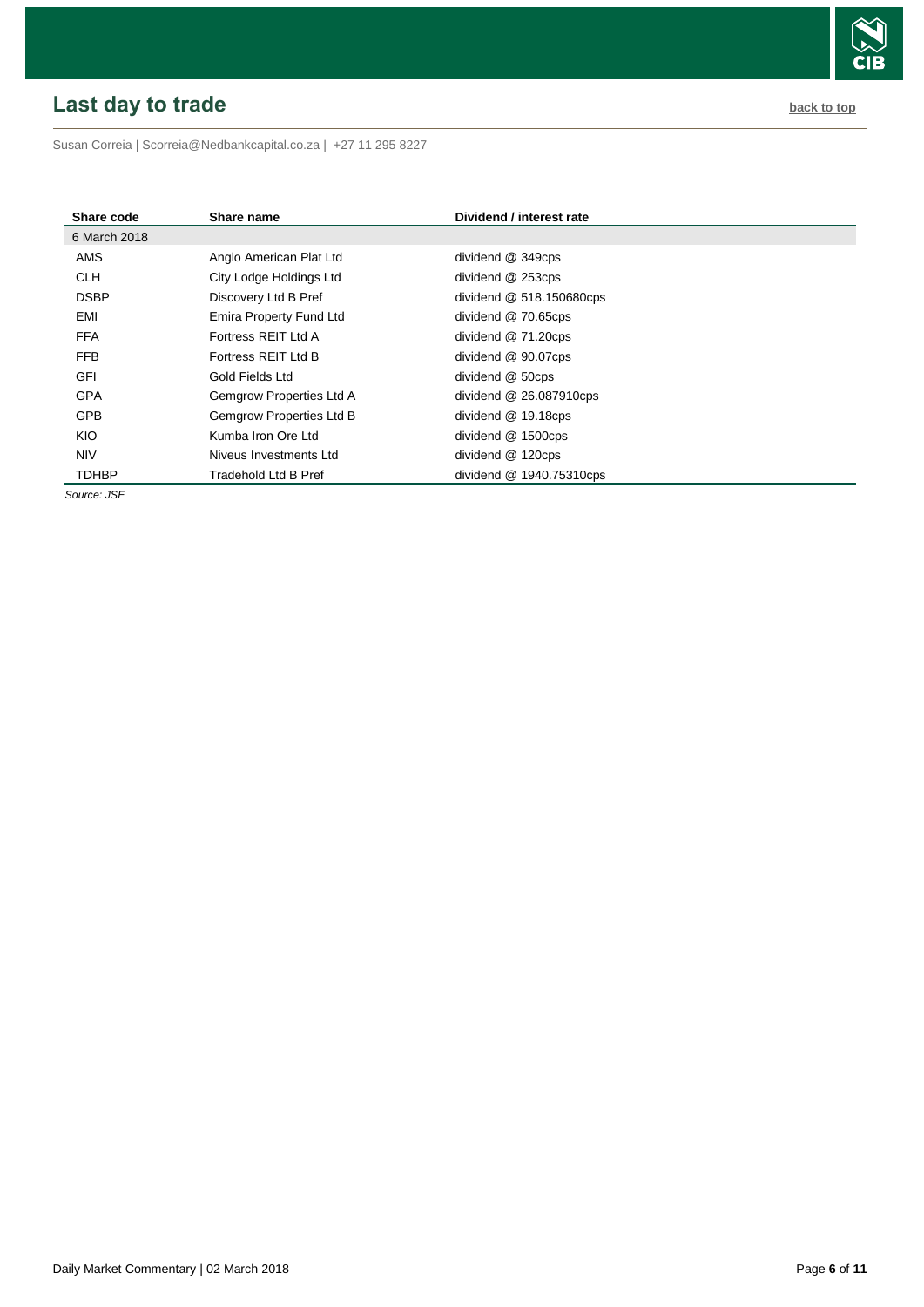# **JSE performance [back to top](#page-0-0) back to top**

Nedbank CIB Market Commentary | CIBMarketComm@Nedbank.co.za | +27 11 294 1753

| <b>Top40 constituents</b>               | Last price | $\% \Delta$<br>$-1d$ | $\% \Delta$<br>2017 | $\% \Delta$<br><b>YTD</b> | $\% \Delta$<br>1YR | Month<br>trend | %Д<br><b>MTD</b> |
|-----------------------------------------|------------|----------------------|---------------------|---------------------------|--------------------|----------------|------------------|
| AGL: Anglo American Plc                 | 283.90     | $-2.94$              | 29.43               | 11.06                     | 36.64              | ⇩              | $-2.94$          |
| ANG: Anglogold Ashanti Ltd              | 107.16     | $-0.94$              | $-14.78$            | $-16.68$                  | $-24.24$           | ⇩              | $-0.94$          |
| APN: Aspen Pharmacare Holdings Lt       | 266.70     | $-1.26$              | $-1.62$             | $-3.89$                   | $-3.11$            | ⇩              | $-1.26$          |
| <b>BGA: Barclays Africa Group Ltd</b>   | 200.17     | 0.84                 | 7.05                | 9.99                      | 29.98              | ⇑              | 0.84             |
| BID: Bid Corp Ltd                       | 269.42     | $-0.17$              | 20.93               | $-10.49$                  | $-0.58$            | ⇩              | $-0.17$          |
| BIL: Bhp Billiton Plc                   | 237.72     | $-2.92$              | 11.95               | $-5.12$                   | 9.34               | ⇩              | $-2.92$          |
| BTI: British American Tobacco Plc       | 698.49     | $-1.17$              | 6.38                | $-15.79$                  | $-15.63$           | ⇩              | $-1.17$          |
| <b>BVT: Bidvest Group Ltd</b>           | 222.55     | $-1.14$              | 21.18               | 2.05                      | 39.97              | ⇩              | $-1.14$          |
| CFR : Financiere Richemont-Dep Rec      | 102.97     | $-1.72$              | 24.15               | $-7.86$                   | 5.89               | ⇩              | $-1.72$          |
| CPI: Capitec Bank Holdings Ltd          | 851.19     | 2.25                 | 58.44               | $-22.48$                  | 16.30              | ⇑              | 2.25             |
| DSY: Discovery Ltd                      | 176.14     | $-1.48$              | 61.26               | $-5.30$                   | 42.39              | ⇩              | $-1.48$          |
| FFA: Fortress Reit Ltd-A                | 16.04      | 0.75                 | 9.89                | $-13.58$                  | $-7.92$            | ⇑              | 0.75             |
| FFB: Fortress Reit Ltd-B                | 15.22      | $-4.88$              | 29.53               | $-63.93$                  | $-56.68$           | ⇩              | $-4.88$          |
| FSR: Firstrand Ltd                      | 74.03      | 0.18                 | 25.00               | 10.08                     | 43.83              | ↟              | 0.18             |
| GFI: Gold Fields Ltd                    | 45.46      | $-0.76$              | 23.12               | $-15.97$                  | 10.66              | ⇩              | $-0.76$          |
| <b>GRT: Grow thpoint Properties Ltd</b> | 30.01      | 1.73                 | 6.59                | 8.50                      | 12.99              | ⇑              | 1.73             |
| INL: Investec Ltd                       | 101.65     | $-0.83$              | $-1.57$             | 13.30                     | 7.12               | ⇩              | $-0.83$          |
| INP: Investec Plc                       | 102.01     | $-1.14$              | $-1.52$             | 13.65                     | 8.23               | ⇩              | $-1.14$          |
| <b>ITU:</b> Intu Properties Plc         | 33.01      | $-1.14$              | $-9.51$             | $-21.31$                  | $-27.21$           | ⇩              | $-1.14$          |
| LHC: Life Healthcare Group Holdin       | 27.25      | 0.33                 | $-9.23$             | $-1.80$                   | $-12.10$           | ⇑              | 0.33             |
| MEI: Mediclinic International Plc       | 95.19      | $-2.00$              | $-18.17$            | $-10.52$                  | $-19.88$           | ⇩              | $-2.00$          |
| MND: Mondi Ltd                          | 298.75     | $-3.01$              | 14.66               | $-6.43$                   | $-3.84$            | ⇩              | $-3.01$          |
| MNP: Mondi Plc                          | 299.77     | $-3.40$              | 14.14               | $-6.12$                   | $-3.67$            | ⇩              | $-3.40$          |
| MRP: Mr Price Group Ltd                 | 278.00     | $-1.69$              | 53.52               | 13.53                     | 65.74              | ⊕              | $-1.69$          |
| MTN: Mtn Group Ltd                      | 126.40     | $-1.63$              | 5.08                | $-7.47$                   | $-0.28$            | ⇩              | $-1.63$          |
| NED: Nedbank Group Ltd                  | 289.25     | 0.59                 | 6.16                | 12.94                     | 14.71              | ⇑              | 0.59             |
| NPN: Naspers Ltd-N Shs                  | 3 296.59   | 0.78                 | 69.72               | $-4.47$                   | 55.60              | ⇑              | 0.78             |
| NRP: Nepi Rockcastle Plc                | 116.93     | $-1.93$              |                     | $-45.25$                  | #N/A N/A           | ⇩              | $-1.93$          |
| OML: Old Mutual Plc                     | 41.68      | $-0.48$              | 9.35                | 9.68                      | 17.31              | ⇩              | $-0.48$          |
| RDF: Redefine Properties Ltd            | 11.36      | 0.18                 | $-6.96$             | 6.17                      | 4.32               | ⇑              | 0.18             |
| REM: Remgro Ltd                         | 239.50     | $-0.83$              | 4.19                | 1.48                      | 6.73               | ⊕              | $-0.83$          |
| <b>RES: Resilient Reit Ltd</b>          | 63.99      | $-3.57$              | 34.10               | $-57.67$                  | $-45.59$           | ⇩              | $-3.57$          |
| RMH: Rmb Holdings Ltd                   | 87.00      | $-0.14$              | 18.13               | 9.89                      | 32.70              | ⊕              | $-0.14$          |
| RNI: Reinet Investments Sca             | 226.47     | $-1.53$              |                     | $-17.35$                  | #NANA              | ⊕              | $-1.53$          |
| SAP: Sappi Limited                      | 76.50      | $-0.13$              | 0.56                | $-14.53$                  | $-7.51$            | ⊕              | $-0.13$          |
| SBK: Standard Bank Group Ltd            | 218.75     | 0.43                 | 28.22               | 11.80                     | 40.27              | ⇑              | 0.43             |
| SHP: Shoprite Holdings Ltd              | 263.07     | 1.20                 | 27.89               | 18.93                     | 37.52              | ⇑              | 1.20             |
| SLM: Sanlam Ltd                         | 93.05      | 1.97                 | 36.30               | 6.95                      | 36.20              | ⇑              | 1.97             |
| SNH: Steinhoff International H Nv       | 5.10       | $-12.07$             | $-93.48$            | 9.68                      | $-92.30$           | ⊕              | $-12.07$         |
| SOL: Sasol Ltd                          | 403.63     | $-3.15$              | 5.32                | $-5.73$                   | 6.85               | ⇓              | $-3.15$          |
| TBS: Tiger Brands Ltd                   | 430.86     | 1.00                 | 16.65               | $-6.33$                   | 1.86               | ⇑              | 1.00             |
| VOD: Vodacom Group Ltd                  | 161.31     | $-0.88$              | $-3.27$             | 10.73                     | 9.24               | ⇓              | $-0.88$          |
| WHL: Woolw orths Holdings Ltd           | 64.09      | $-1.93$              | $-9.09$             | $-1.87$                   | $-9.46$            | ⇩              | $-1.93$          |
| Source: Bloomberg & Nedbank CIB         | Time       |                      | 2018/03/02 07:26    |                           |                    |                |                  |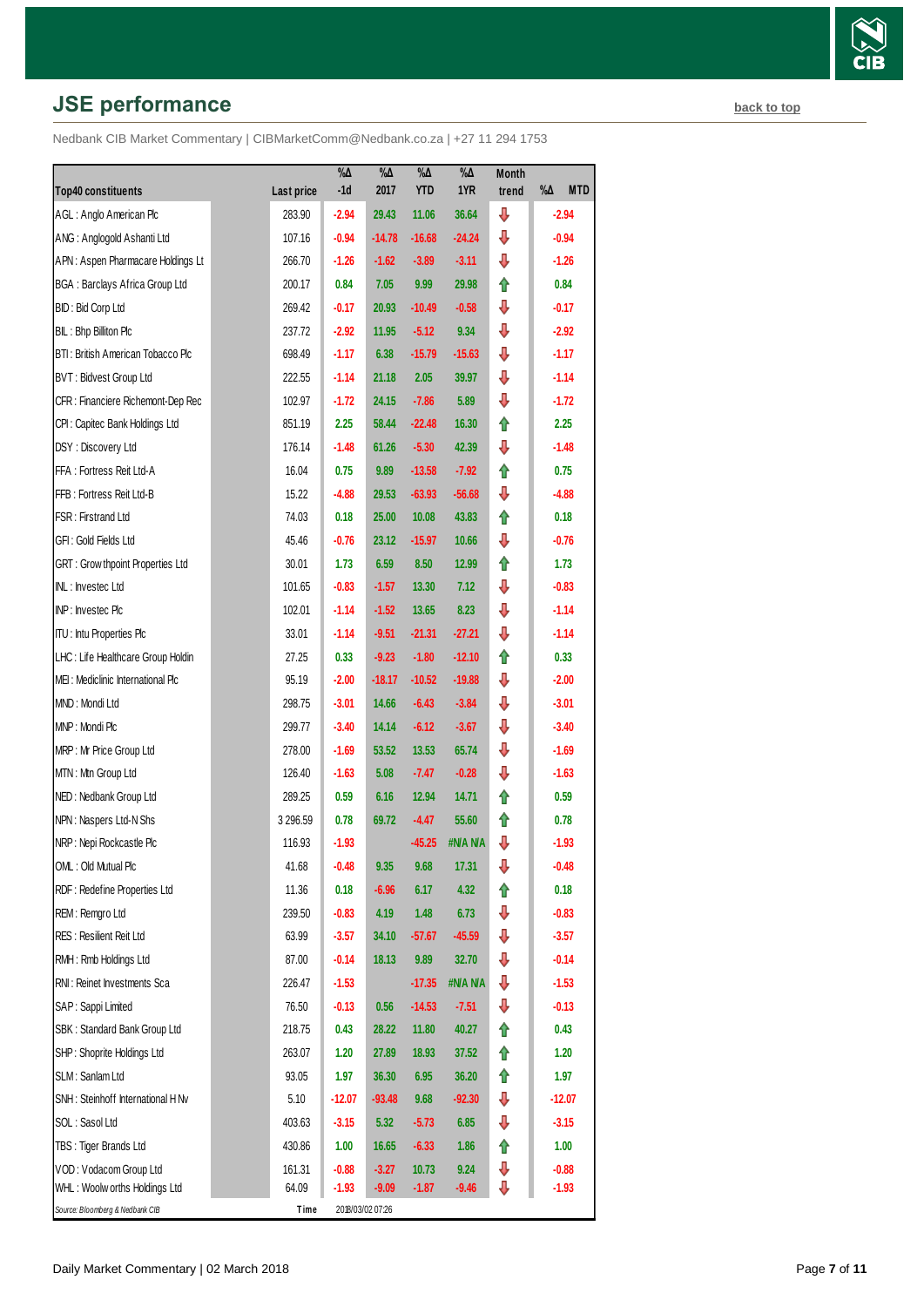

# <span id="page-7-0"></span>**Economics [back to top](#page-0-0)**

Nedbank CIB Market Commentary | CIBMarketComm@Nedbank.co.za | +27 11 294 1753

#### **Global**

- Global manufacturing PMI's eased sharply in February, led by a steep drop in manufacturing activity in China and the Eurozone. The following is a summary of the PMI's:
- Chinese PMI fell to 50.3 points in February, from 51.3 a month ago, worse than expectations of 51.1. This was the biggest decline since May 2015 as a result of lower inventories, supplies, new export orders, and purchases.
- Japanese manufacturing PMI fell to 54.1 points, from 54.8 previously, as both output and new orders declined. However, the PMI remains in expansion which signals the possibility of a rebound.
- The UK PMI eased marginally in February, to 55.2, from 55.3 previously, better than consensus of 55. The PMI is currently at the lowest level since mid-2017, as output declined. However, new orders remained upbeat, which could signal better manufacturing conditions in upcoming months.
- The Eurozone PMI fell sharply, to 58.6 from 59.6 previously, better than consensus of 58.5. Worryingly, new orders fell sharply, and if sustained, could hamper Eurozone trade activity this year. We have also seen confidence levels easing recently, after a multi-month rally.
- SA PMI rose to 50.8 points in February, from 49.9 in January, in line with our forecast. Key drivers of the better PMI were improvements in the business activity and new sales orders subcomponents. There are two notable aspects to mention. Firstly, the expected business conditions index rose to the highest level since 2001 – this measures perceived confidence in the business environment in six months' time. Second, the PMI leading indicator rose above one and this means that new sales orders are higher than inventory levels. Both are positive signals for confidence, consumption and growth.
- The US ISM index rose to 60.8 points in February, in stark contrast to the global trend of falling PMIs. This was from a level of 59.1 in January, better than consensus of 58.7. The PMI was driven by higher prices, an increased level of backlogged orders, supplier deliveries and a surge in inventories and employment. This could signal a strong start to the year to manufacturing activity in the US.

**Synopsis: There seems to be a significant draw-down in inventory levels in February, which could lead to better manufacturing activity in coming months. Should global growth and trade hold up, it will be key drivers of manufacturing activity in 2018.**



#### **SA PMI recovers somewhat in February**

*Source: Bloomberg, Nedbank*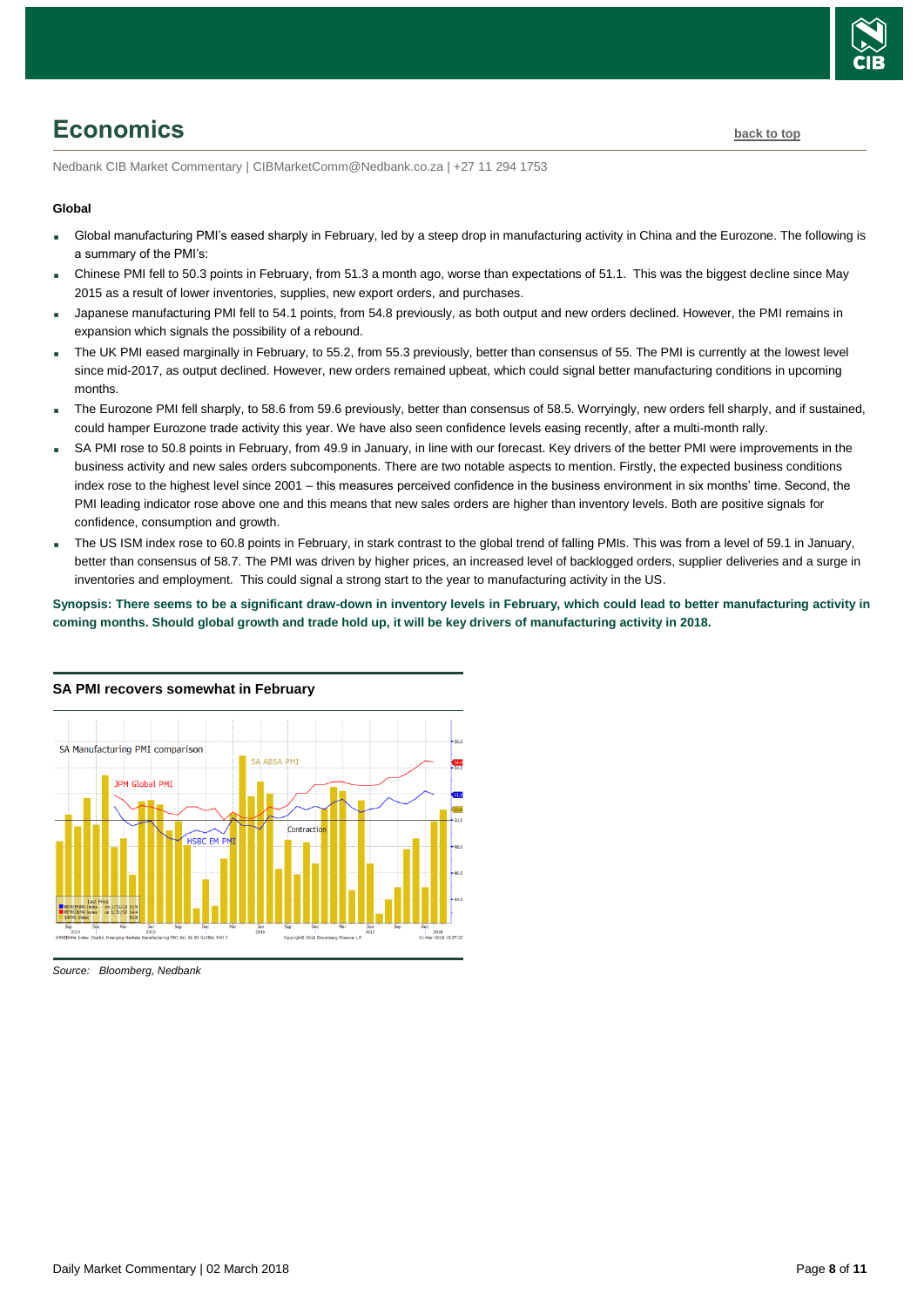

<span id="page-8-0"></span>**Economic calendar [back to top](#page-0-0)** 

Nedbank CIB Market Commentary | CIBMarketComm@Nedbank.co.za | +27 11 294 1753

|          | <b>Country Event</b> |                                      | Period           | <b>Survey</b>            | Actual    | Prior     | <b>Revised</b> |
|----------|----------------------|--------------------------------------|------------------|--------------------------|-----------|-----------|----------------|
| 01-March |                      |                                      |                  |                          |           |           |                |
| 02:30 AM | <b>JN</b>            | Nikkei Japan PMI Mfg                 | FEB <sub>F</sub> |                          | 54.1      | 54.1      |                |
| 03:45 AM | <b>CH</b>            | Caixin China PMI Mfg                 | <b>FEB</b>       | 51.3                     | 51.6      | 51.5      |                |
| 10:55 AM | <b>GE</b>            | Markit/BME Germany Manufacturing PMI | FEB F            | 60.3                     | 60.6      | 60.6      |                |
| 11:00 AM | EC                   | Markit Eurozone Manufacturing PMI    | FEB F            | 58.5                     | 58.6      | 58.6      |                |
| 11:00 AM | <b>SA</b>            | <b>Barclays Manufacturing PMI</b>    | <b>FEB</b>       | 47.4                     | 50.8      | 49.9      |                |
| 11:30 AM | UK                   | Markit UK PMI Manufacturing SA       | <b>FEB</b>       | 55.0                     | 55.2      | 55.3      |                |
| 11:30 AM | UK                   | M4 Money Supply YoY                  | <b>JAN</b>       | $\overline{\phantom{a}}$ | 4.30%     | 3.70%     | 3.80%          |
| 11:30 AM | UK                   | Net Consumer Credit                  | JAN              | GBP 1.40b                | GBP 1.36b | GBP 1.50b | GBP 1.60b      |
| 12:00 PM | EC                   | Unemployment Rate                    | <b>JAN</b>       | 8.60%                    | 8.60%     | 8.70%     | 8.60%          |
| 02:05 PM | <b>SA</b>            | Naamsa Vehicle Sales YoY             | <b>FEB</b>       | $\blacksquare$           | $-3.8%$   | $-8.9%$   |                |
| 03:30 PM | US                   | Initial Jobless Claims               | <b>NOV 25</b>    | 225k                     | 210k      | 222k      |                |
| 03:30 PM | US                   | <b>Continuing Claims</b>             | <b>NOV 18</b>    | 1925k                    | 1931k     | 1875k     |                |
| 03:30 PM | US                   | PCE Core YoY                         | <b>JAN</b>       | 1.50%                    | 1.52%     | 1.50%     |                |
| 03:30 PM | US                   | PCE Deflator YoY                     | <b>JAN</b>       | 1.70%                    | 1.70%     | 1.70%     |                |
| 03:30 PM | US                   | Personal Income                      | <b>JAN</b>       | 0.30%                    | 0.40%     | 0.40%     |                |
| 03:30 PM | US                   | Personal Spending                    | <b>JAN</b>       | 0.20%                    | 0.20%     | 0.40%     |                |
| 03:30 PM | US                   | Real Personal Spending               | <b>JAN</b>       | $-0.10%$                 | $-0.10%$  | 0.30%     | 0.20%          |
| 04:45 PM | US                   | Markit US Manufacturing PMI          | FEB F            | 55.9                     | 55.3      | 55.3      |                |
| 05:00 PM | US                   | <b>ISM Manufacturing</b>             | <b>FEB</b>       | 58.7                     | 60.8      | 59.1      |                |
| 02-March |                      |                                      |                  |                          |           |           |                |
| 01:30 AM | <b>JN</b>            | Jobless Rate                         | <b>JAN</b>       | 2.80%                    | 2.40%     | 2.80%     | 2.70%          |
| 01:30 AM | JN                   | Job-To-Applicant Ratio               | <b>JAN</b>       | 1.60                     | 1.59      | 1.59      |                |
| 09:00 AM | GE                   | Retail Sales YoY                     | <b>JAN</b>       | 3.00%                    |           | $-1.90%$  |                |
| 12:00 PM | EC                   | PPI YoY                              | <b>JAN</b>       | 1.6%                     |           | 2.2%      |                |
| 05:00 PM | <b>US</b>            | U. of Mich. Sentiment                | FEB F            | 99.5                     |           | 99.9      |                |
| 05-March |                      |                                      |                  |                          |           |           |                |
| 03:45 AM | <b>CH</b>            | Caixin China PMI Services            |                  | 54.3                     |           | 54.7      |                |
| 10:55 AM | GE                   | Markit Germany Services PMI          | FEB F            |                          |           | 55.3      |                |
| 11:00 AM | EC                   | Markit Eurozone Services PMI         | FEB F            |                          |           | 56.7      |                |
| 11:30 AM | UK                   | Markit/CIPS UK Services PMI          | <b>FEB</b>       | 53.2                     |           | 53.0      |                |
| 11:30 AM | EC                   | Sentix Investor Confidence           | <b>MAR</b>       |                          |           | 31.9      |                |
| 12:00 PM | EC                   | Retail Sales YoY                     | <b>JAN</b>       |                          |           | 1.9%      |                |
| 04:45 PM | <b>US</b>            | Markit US Services PMI               | FEB <sub>F</sub> | 0.0                      |           | 55.9      |                |
|          |                      |                                      |                  |                          |           |           |                |

**Source: Bloomberg 2018/03/02 07:26**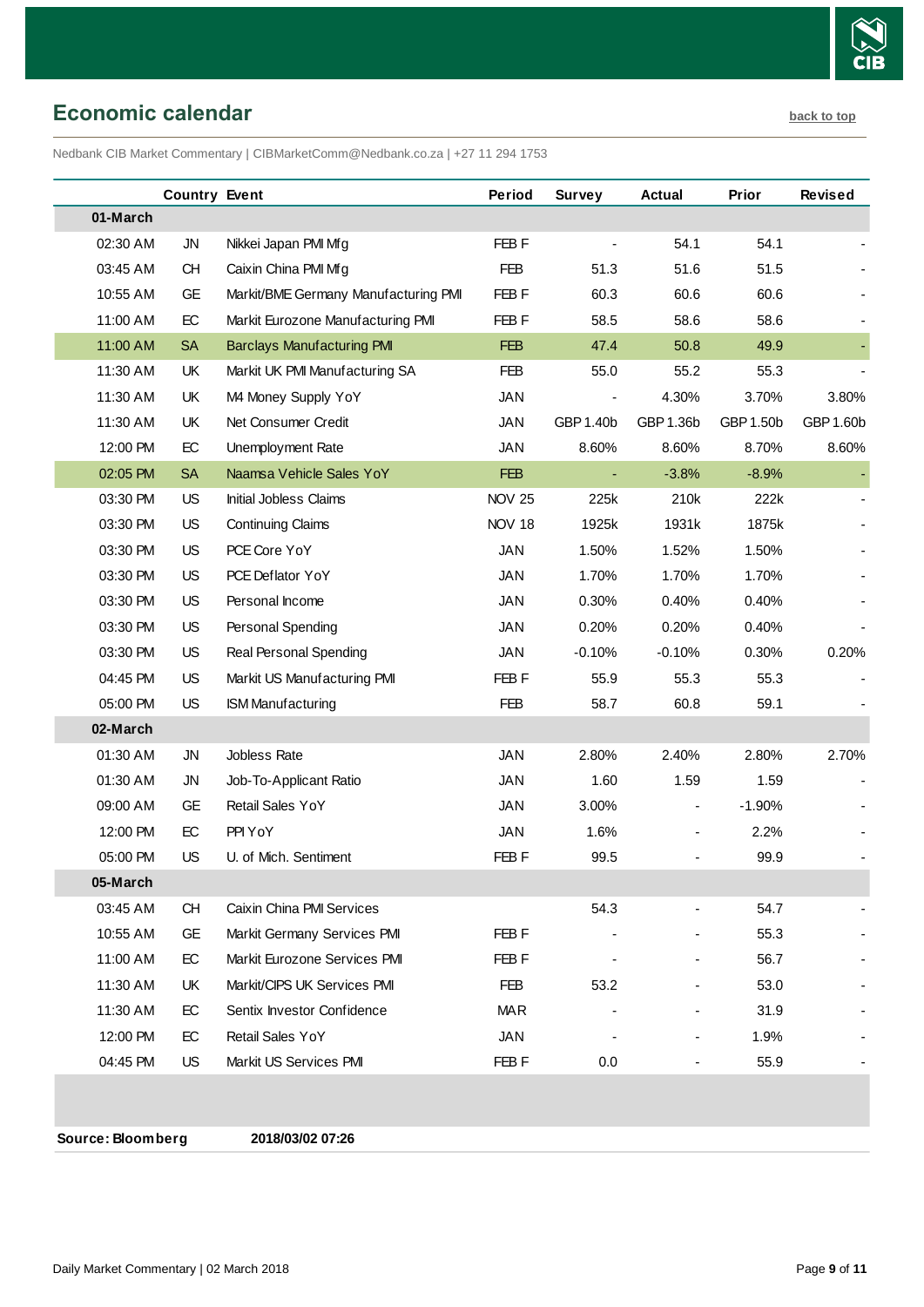

## <span id="page-9-0"></span>**Contacts**

**Treasury: Economic Analyst Reezwana Sumad** (011) 294 1753

**ALM Portfolio Management** (011) 535 4042

**Equities Sales and Distribution** (011) 535 4030/31

**Forex Institutional Sales Desk** (011) 535 4005

**Interest Rate Swaps & FRA's Trading** (011) 535 4004

**Money Market Institutional Sales Desk** (011) 535 4008

**Bond Trading** (011) 535 4021

**Forex Business Banking Sales Desk** (011) 535 4003

**Forex Retail Sales Desk** (011) 535 4020

**Money Market Business Banking Sales Desk** (011) 535 4006

**Non Soft & Soft Commodities Trading** (011) 535 4038

**Credit Derivatives**  (011) 535 4047

**Forex Corporate Sales Desk** JHB (011) 535 4002; DBN (031) 327 3000; CTN (021) 413 9300

**Inflation Trading** (011) 535 4026

**Money Market Corporate Sales Desk** JHB (011) 535 4007; DBN (031) 327 3000; CTN (021) 413 9300

**Preference shares desk** (011) 535 4072